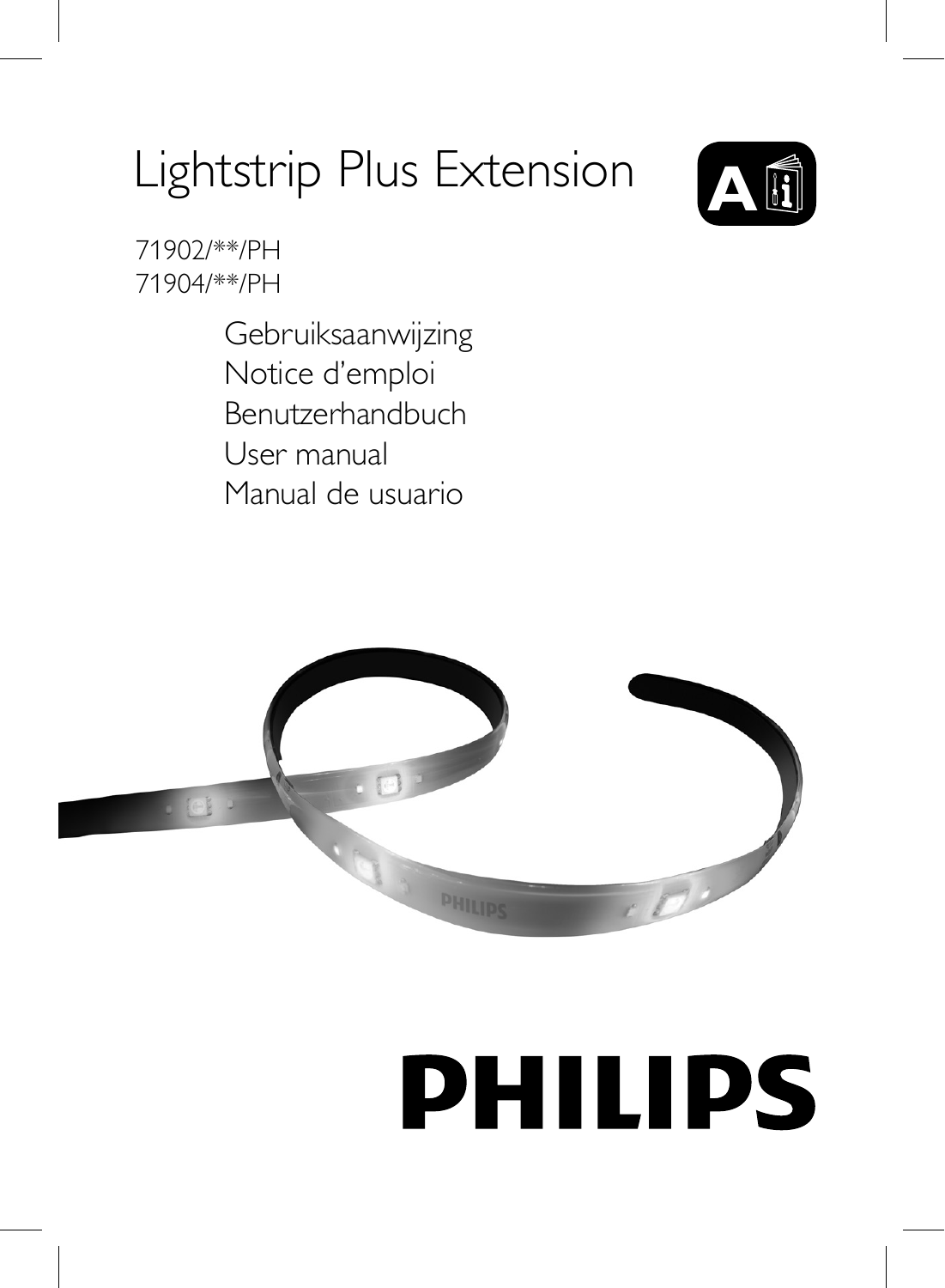









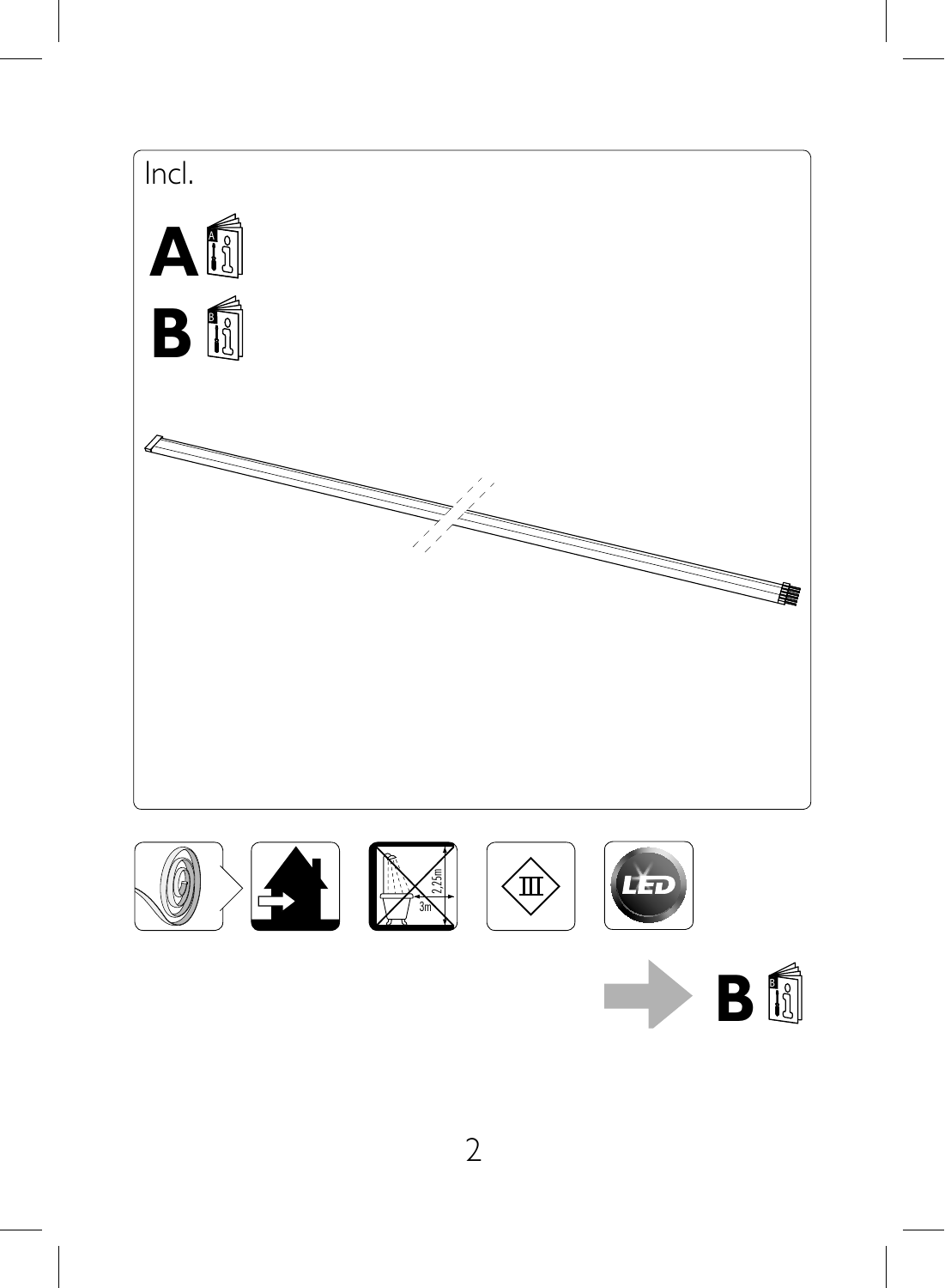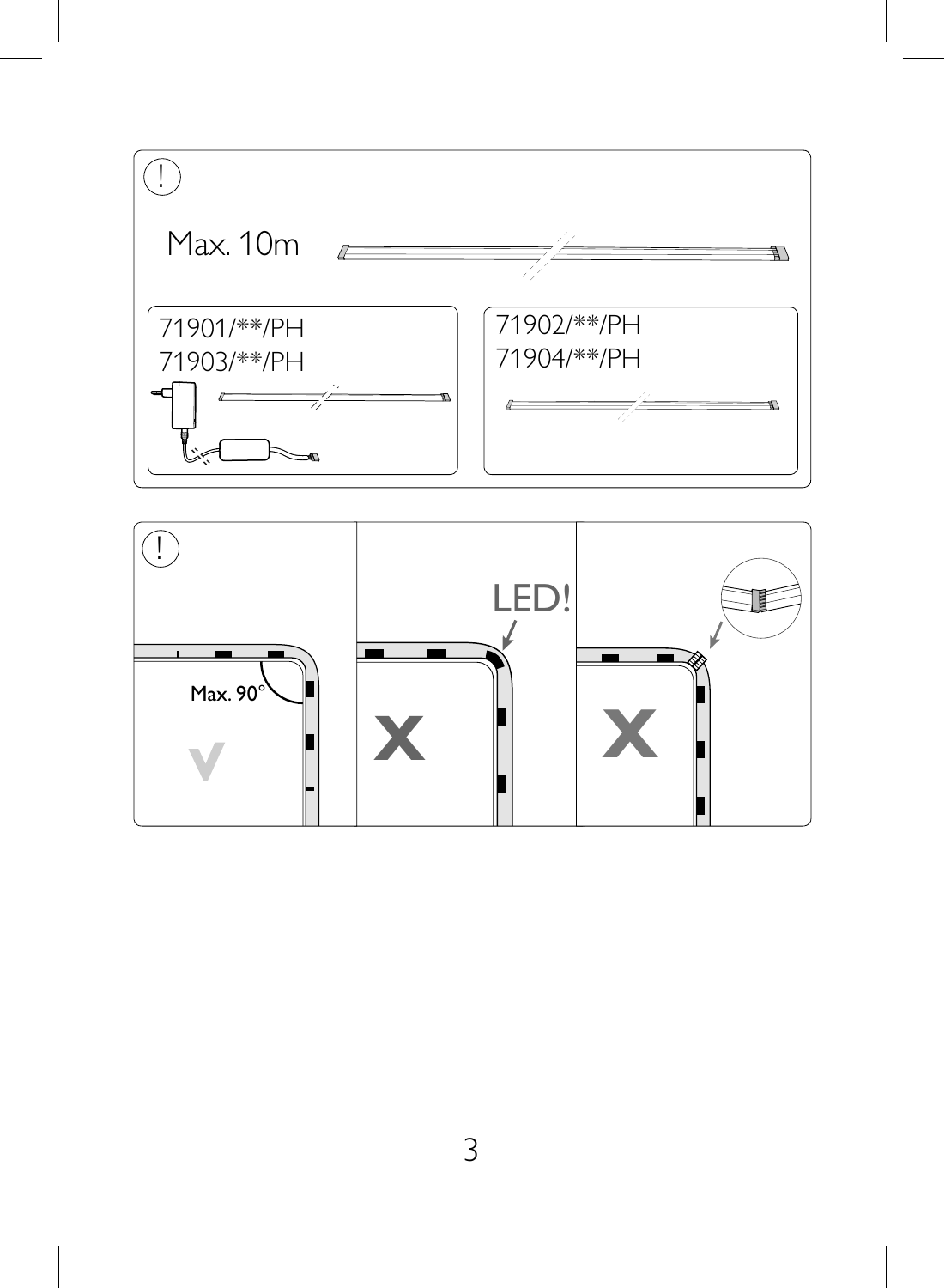

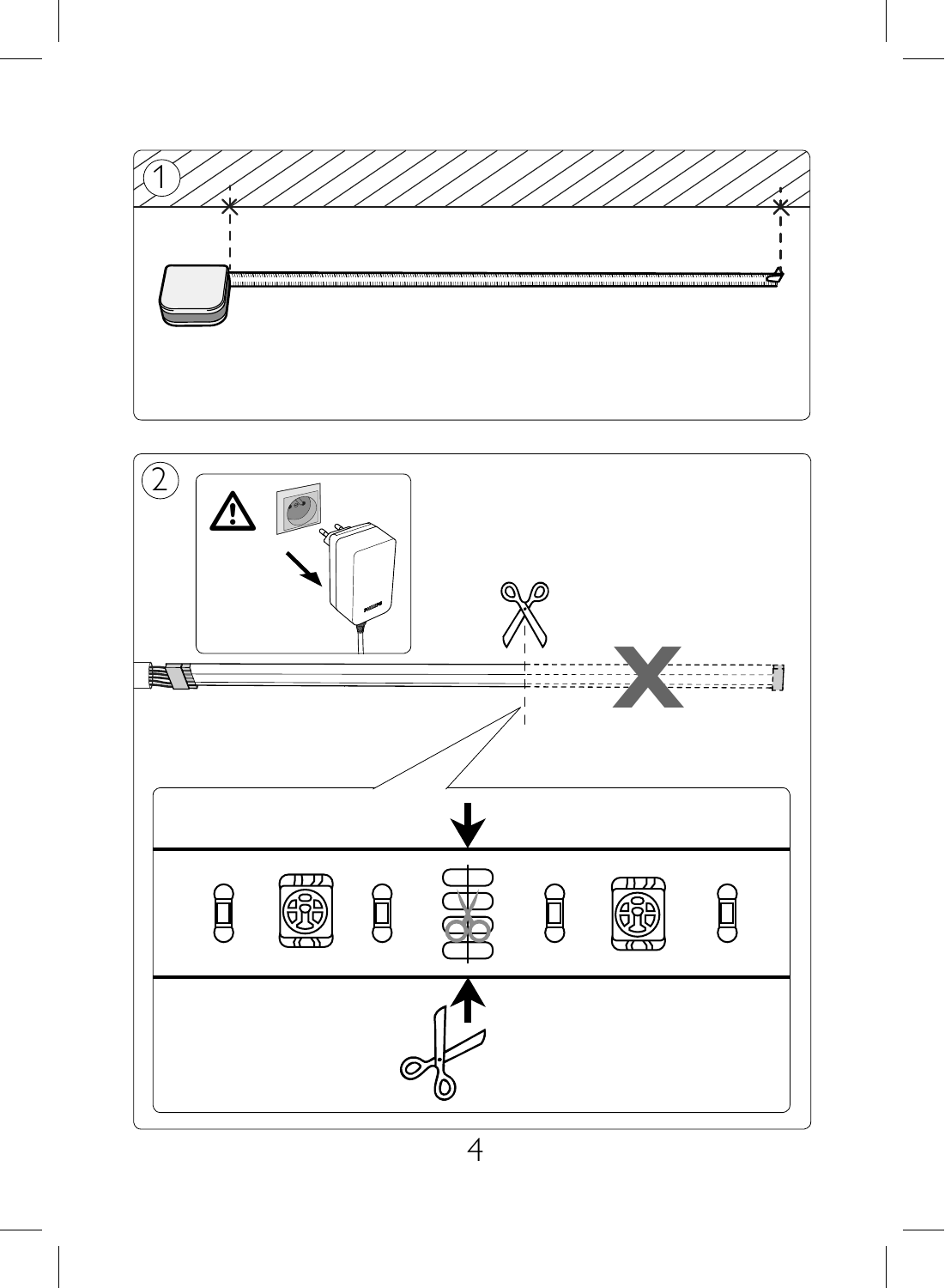



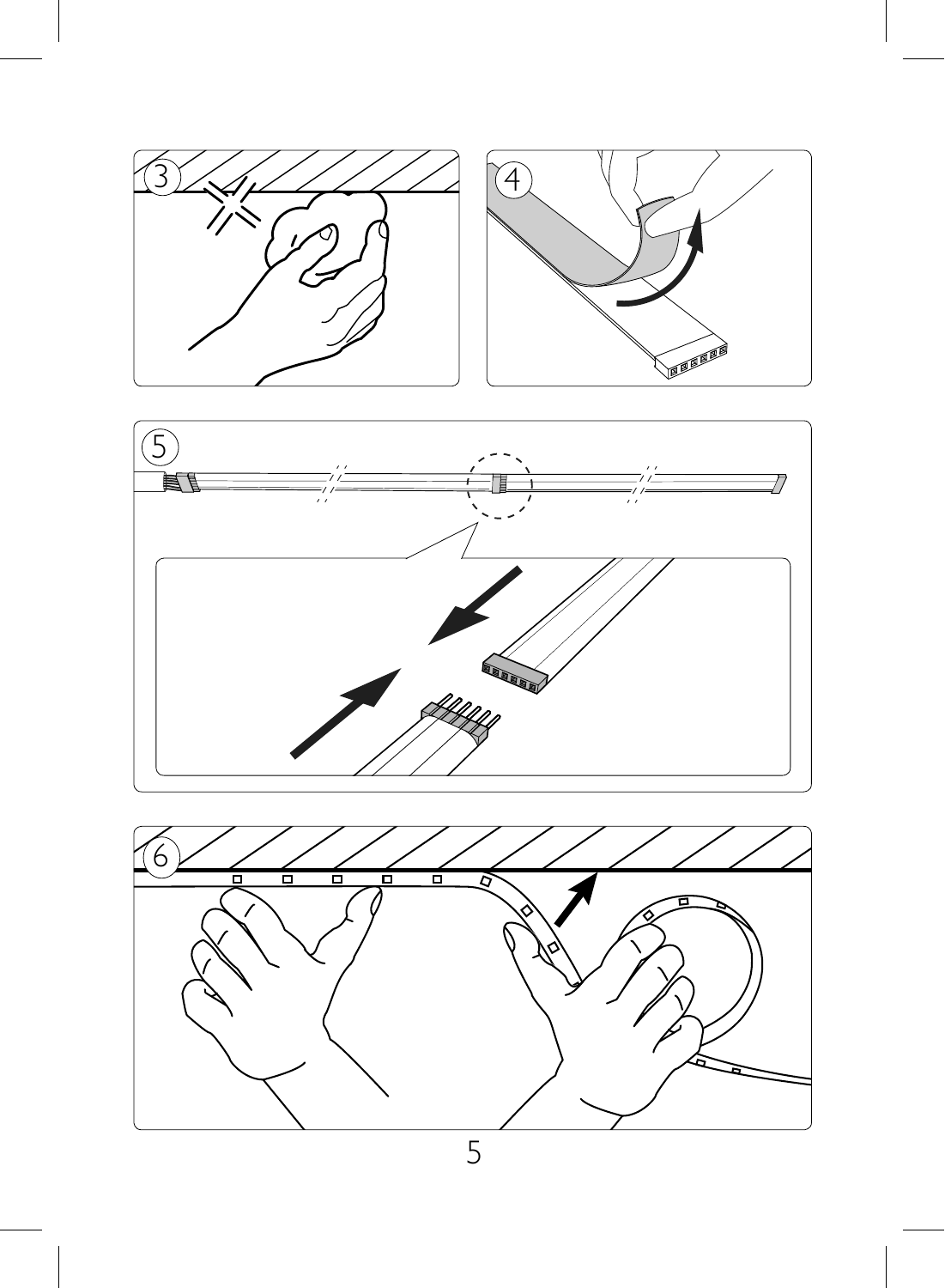#### **EN** Connect to hue bridge: Control with smart devices

- Switch on Hue Lightstrip Plus
- Plug in the Hue bridge and connect it to your wi-fi router
- Download and start the latest Philips Hue app, and follow the instructions on your smart device.
- Visit meethue.com to discover more hue products and popular apps.

#### **DE** Anschluss an die hue-Bridge: Steuerung über Smart-Geräte

- Hue Lightstrip Plus einschalten
- Stecken Sie die hue-Bridge ein, und stellen Sie eine Verbindung mit dem WiFi-Router her.
- Laden Sie die neuste Philips Hue-App herunter, starten Sie sie, und folgen Sie den Anweisungen auf Ihrem Smart-Gerät.
- Besuchen Sie meethue.com, um mehr hue- Produkte und beliebte Apps zu entdecken.

#### **FR** Connexion au pont hue: Commande depuis un smartphone/ une tablette

- Branchement de Hue Lightstrip Plus
- Branchez le pont hue et connectez-le à votre routeur Wi-Fi
- Téléchargez et lancez la dernière application Philips hue, puis suivez les instructions sur votre smartphone/ tablette.
- Rendez-vous sur meethue.com pour découvrir plus de produits et d'applications populaires pour hue.

#### **NL** Aansluiten op hue bridge: Bediening met smart devices

- Schakel Hue Lightstrip Plus in
- Sluit de hue bridge aan op een stopcontact en uw Wi-Firouter
- Download en start de nieuwste Philips Hue-app en volg de instructies op uw smart device.
- Ga naar meethue.com voor meer Hue producten en populaire apps.

### **ES** Conexión al puente hue bridge:

#### Control con dispositivos inteligentes

- Activa Hue Lightstrip Plus
- Enchufa el puente hue bridge y conéctalo a tu router Wi-Fi
- Descarga e inicia la versión más reciente de la aplicación Philips hue y sigue las instrucciones en el dispositivo inteligente.
- Visita meethue.com para descubrir más aplicaciones y productos hue.

#### **IT** Collegamento al bridge hue: Comando con i dispositivi smart

- Accensione di Hue Lightstrip Plus
- Collega il ponte hue e connettiti al router Wi-Fi
- Scarica e avvia la app Philips hue, quindi segui le istruzioni sul tuo dispositivo smart.
- Visita meethue.com per scoprire altri prodotti hue e tutte le app più richieste.

#### **NO** Koble til hue-bro: Kontroll med smartenheter

- Slå på Hue Lightstrip Plus
- Koble til hue-broen, og koble den til WiFiruteren
- Last ned og start den nyeste Philips hue-appen, og følg instruksjonene på smartenheten din.
- Gå til meethue.com for å finne flere hueprodukter og populære apper.

#### **FI** Yhdistäminen hue bridge -sillalla: Ohjaus älylaitteilla

- Käynnistä Hue Lightstrip Plus
- Kytke hue bridge -silta ja liitä se Wi-
- 6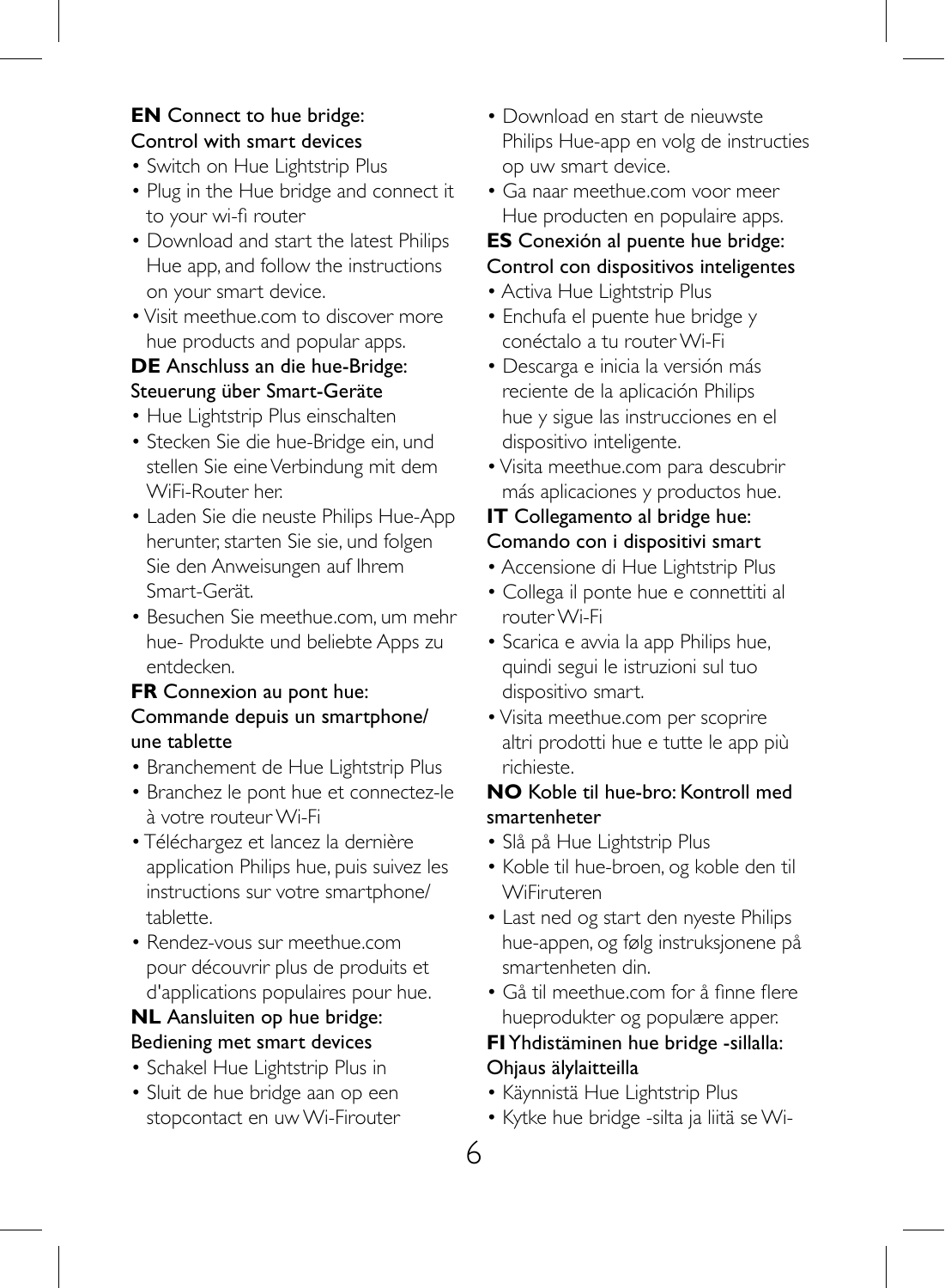Fireitittimeen

- Lataa ja käynnistä uusin Philips hue -sovellus ja noudata älylaitteen ohjeita.
- Saat lisätietoja hue-tuotteista ja suosituista sovelluksista osoitteesta meethue.com.

#### **DA** Tilslut til hue-bro: Styring via smart-enheder

- Tænd for Hue Lightstrip Plus
- Slut hue-broen til lysnettet, og slut den til din wi-fi-router
- Download og start den nyeste Philips hueapp, og følg instruktionerne på din smartenhed.
- Gå til meethue.com for at finde flere hueprodukter og populære apps.

#### **TR** hue köprüsü:

#### Akıllı cihazlarla kontrol

- Hue Lightstrip Plus'yu açın
- hue köprüsünü takın ve wi-fi yönlendiricinize bağlayın
- En güncel Philips hue uygulamasını indirin ve başlatın. Ardından akıllı cihazınızda talimatları izleyin.
- Daha fazla hue ürünü ve popüler uygulamalar için meethue.com adresini ziyaret edin.

#### **PL** Podłączanie do mostka hue: Sterowanie za pomocą urządzeń przenośnych

- Włącz lampę Hue Lightstrip Plus
- Podłącz mostek hue do gniazdka i routera Wi-Fi
- Pobierz i uruchom najnowszą aplikację Philips hue, a następnie postępuj zgodnie z instrukcjami wyświetlanymi w urządzeniu przenośnym.
- Odwiedź stronę meethue.com, aby odkryć więcej produktów hue i popularnych aplikacji.

#### **SV** Ansluta till hue Bridge: Styr via smartenheter

- Slå på Hue Lightstrip Plus
- Koppla in hue Bridge och anslut till en Wi-Fi-router
- Ladda ned och starta Philips senaste hueapp. Följ därefter instruktionerna som anges på smartenheten.
- Gå till meethue.com så kan du läsa mer om de olika hue-produkterna och populära appar.

#### **CS** Připojení můstku hue: Ovládání prostřednictvím chytrých zařízení

- Zapněte systém Hue Lightstrip Plus.
- Zapojte můstek hue a připojte jej k routeru Wi-Fi.
- Stáhněte a spusťte nejnovější aplikaci Philips hue a postupujte podle pokynů na vašem chytrém zařízení.
- Navštivte stránku meethue.com a zjistěte více o výrobcích hue a oblíbených aplikacích.

#### **HU** Csatlakozás a hue bridge-hez: Vezérlés intelligens eszközzel

- A Hue Lightstrip Plus bekapcsolása
- Dugja be a hue bridge-et a fali aljzatba és csatlakoztassa a Wi-Fi útválasztóhoz
- Töltse le és indítsa el a legújabb Philips hue alkalmazást, majd kövesse intelligens eszközén az utasításokat.
- Látogasson el a meethue.com oldalra, és fedezzen fel még több hue terméket és népszerű alkalmazást.

www.meethue.com/support